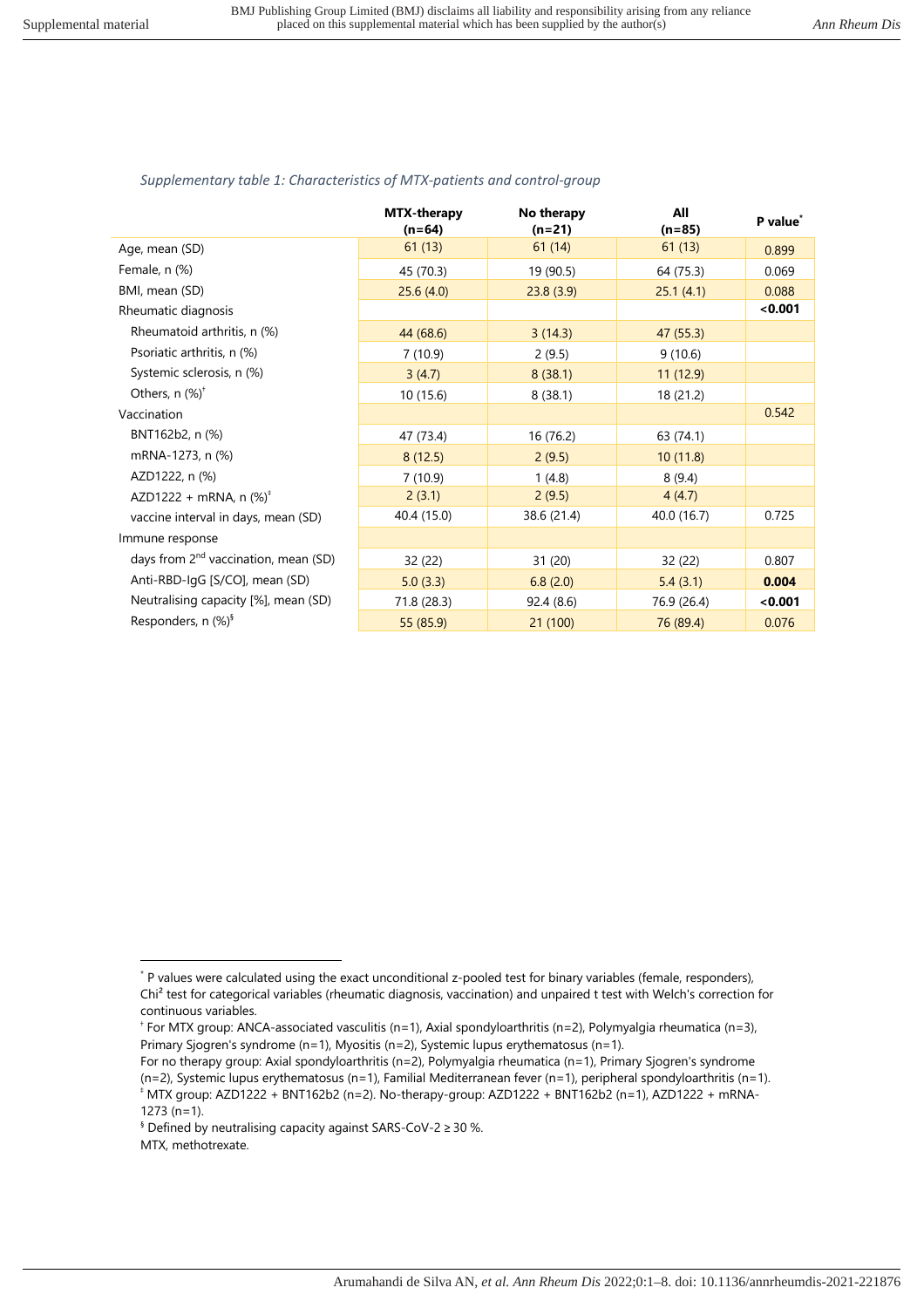**Responders\***

**Non-Responders**

|                                                         | Responders<br>$(n=51)$ | <b>IVUII-RESPUILUEIS</b><br>$(n=13)$ | $P$ value <sup><math>\dagger</math></sup> |
|---------------------------------------------------------|------------------------|--------------------------------------|-------------------------------------------|
| Age, mean (SD)                                          | 58 (12)                | 73(7)                                | < 0.001                                   |
| Female, n (%)                                           | 38 (74.5)              | 7(53.8)                              | 0.163                                     |
| BMI, mean (SD)                                          | 25.3(3.9)              | 26.5(4.7)                            | 0.395                                     |
| Medication                                              |                        |                                      | 0.524                                     |
| MTX-Mono, n (%)                                         | 22(43.1)               | 4(30.8)                              |                                           |
| MTX+prednisolone, n (%)                                 | 7(13.7)                | 5(38.5)                              |                                           |
| MTX+Anti-TNF $\alpha$ , n (%) <sup>+</sup>              | 9(17.6)                | 2(15.4)                              |                                           |
| MTX+Anti-TNF $\alpha$ +prednisolone, n (%) <sup>+</sup> | 5(9.8)                 | 2(15.4)                              |                                           |
| $MTX+HCQ, n$ (%)                                        | 2(3.9)                 | $\mathbf 0$                          |                                           |
| MTX+Leflunomide, n $(\%)^{\S}$                          | 3(5.9)                 | $\mathbf 0$                          |                                           |
| MTX+Anti-IL-17, n (%)**                                 | 2(3.9)                 | $\mathbf{0}$                         |                                           |
| MTX+Anti-IL-12/23, n (%) <sup>**</sup>                  | 1(2.0)                 | $\mathbf 0$                          |                                           |
| MTX dose [mg/week], mean (SD)                           | 13.2(4.3)              | 13.1(4.2)                            | 0.935                                     |
| MTX oral application, n (%)                             | 23(45.1)               | 3(23.1)                              | 0.187                                     |
| Additional prednisolone, n (%)                          | 13(25.5)               | 7(53.8)                              | 0.054                                     |
| Prednisolone dose [mg/day], mean (SD)                   | 2.8(1.3)               | 2.9(2.0)                             | 0.890                                     |
| Vaccination                                             |                        |                                      | 0.336                                     |
| BNT162b2, n (%)                                         | 35 (68.6)              | 12 (92.3)                            |                                           |
| mRNA-1273, n (%)                                        | 7(13.7)                | 1(7.7)                               |                                           |
| AZD1222, n (%)                                          | 7(13.7)                | 0                                    |                                           |
| AZD1222 + BNT162b2, n (%)                               | 2(3.9)                 | $\mathbf{0}$                         |                                           |
| vaccine interval in days, mean (SD)                     | 43 (15)                | 30(9)                                | < 0.001                                   |
| days from second vaccination, mean (SD)                 | 30(22)                 | 39(21)                               | 0.174                                     |
| MTX-hold, n (%)                                         | 30 (58.8)              | 1(7.7)                               | 0.002                                     |
| for both vaccinations, n                                | 23                     | $\mathbf{1}$                         | $\overline{1}$                            |
| for only the 1st vaccination, n                         | 2                      | $\boldsymbol{0}$                     |                                           |
| for only the 2nd vaccination, n                         | 5                      | $\overline{0}$                       |                                           |

*Supplementary table 2: Comparison of vaccination responders and non-responders (anti-RBD-IgG levels)* 

<sup>\*</sup> Defined by anti-SARS-CoV-2-RBD-IgG>1.00 S/CO.

<sup>†</sup> P values were calculated using the exact unconditional z-pooled test for binary variables (female, MTX oral application, additional prednisolone, MTX hold), Chi<sup>2</sup> test for categorical variables (medication, vaccination) and unpaired t test with Welch's correction for continuous variables.

<sup>‡</sup> Adalimumab, Certolizumab, Etanercept, Golimumab, Infliximab.

<sup>§</sup> Additional lowdose prednisolone for n=1.

<sup>\*\*</sup> Secukinumab.

<sup>††</sup> Ustekinumab.

MTX, methotrexate; HCQ, hydroxychloroquine.